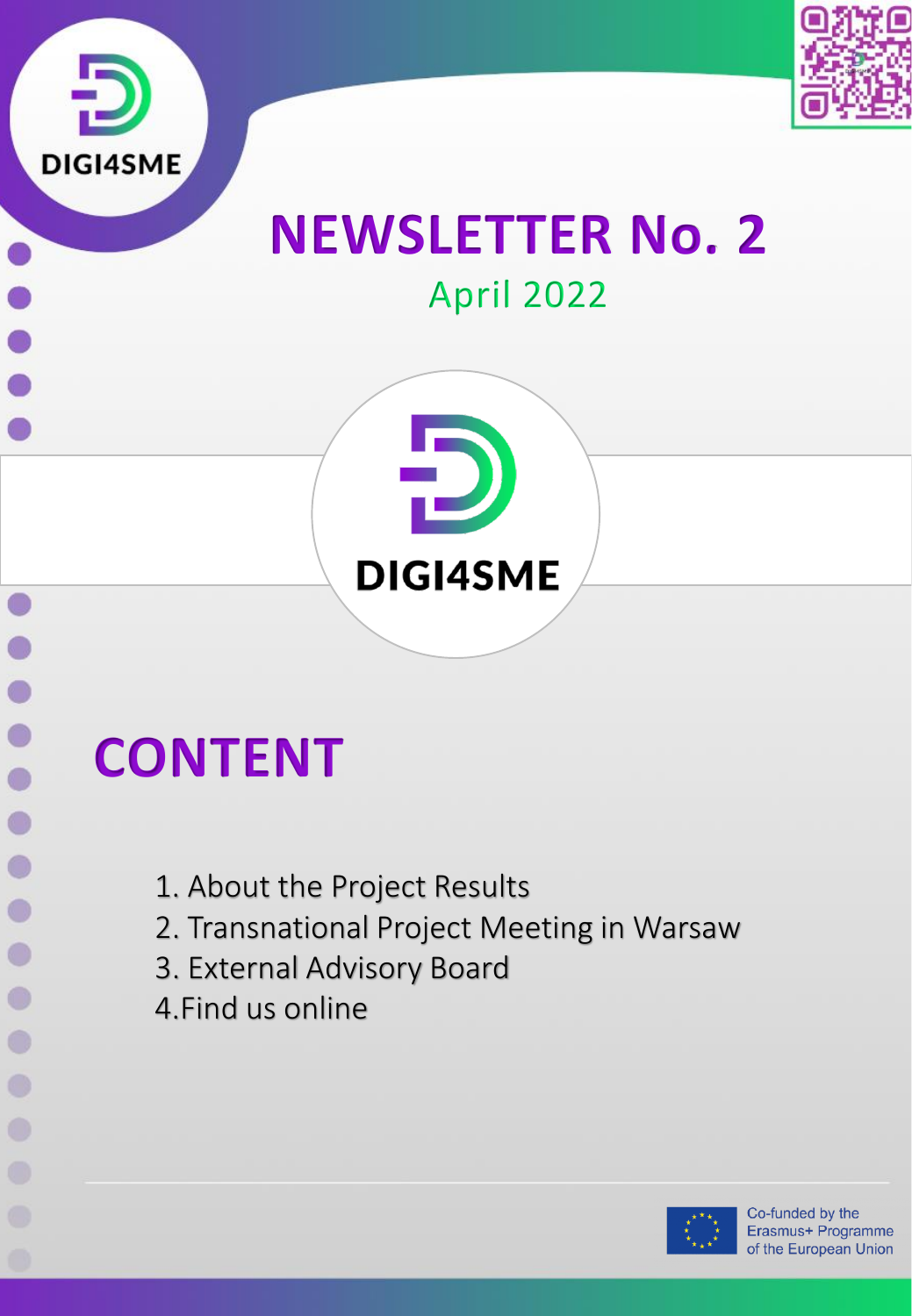



## **ABOUT THE PROJECT RESULTS**

## **DIGI4SMEs INTELLECTUAL OUTPUTS**

#### 1st Result: Training Needs Detector

The detector consists of a set of questions, tasks and statements in relation to the DigCompuEdu framework, to assess the competences of the trainees. Based on the results, an automated pathway will be created towards the 6 modules of the e-course (2<sup>nd</sup> result).

This training needs detector is innovative in two ways:

1. On the content side, because in addition to the questions it will include information from the DigCompEdu framework.

2. In the technical aspect, as it will automatically match each user with the most appropriate e-course area for him/her.



#### 2<sup>nd</sup> Result: Training E-course

The second output, focusing on the creation of an educational resource for VET trainers, consists of the 6 modules that correspond to the areas of DigCompEdu listed in the previous Newsletter.

Users will be able to identify their level of knowledge, set a learning objective and the progress they are making. At the end of each module, there will be an assessment, this will entail the possibility to obtain a certificate if the score is above a threshold to be set by the partners.

#### Expected impact:

- 1. To increase digital competences of VET trainers.
- 2. To familiarise VET trainers with the DigCompEdu framework.
- 3. The course can be used not only by VET trainers, but by any trainer.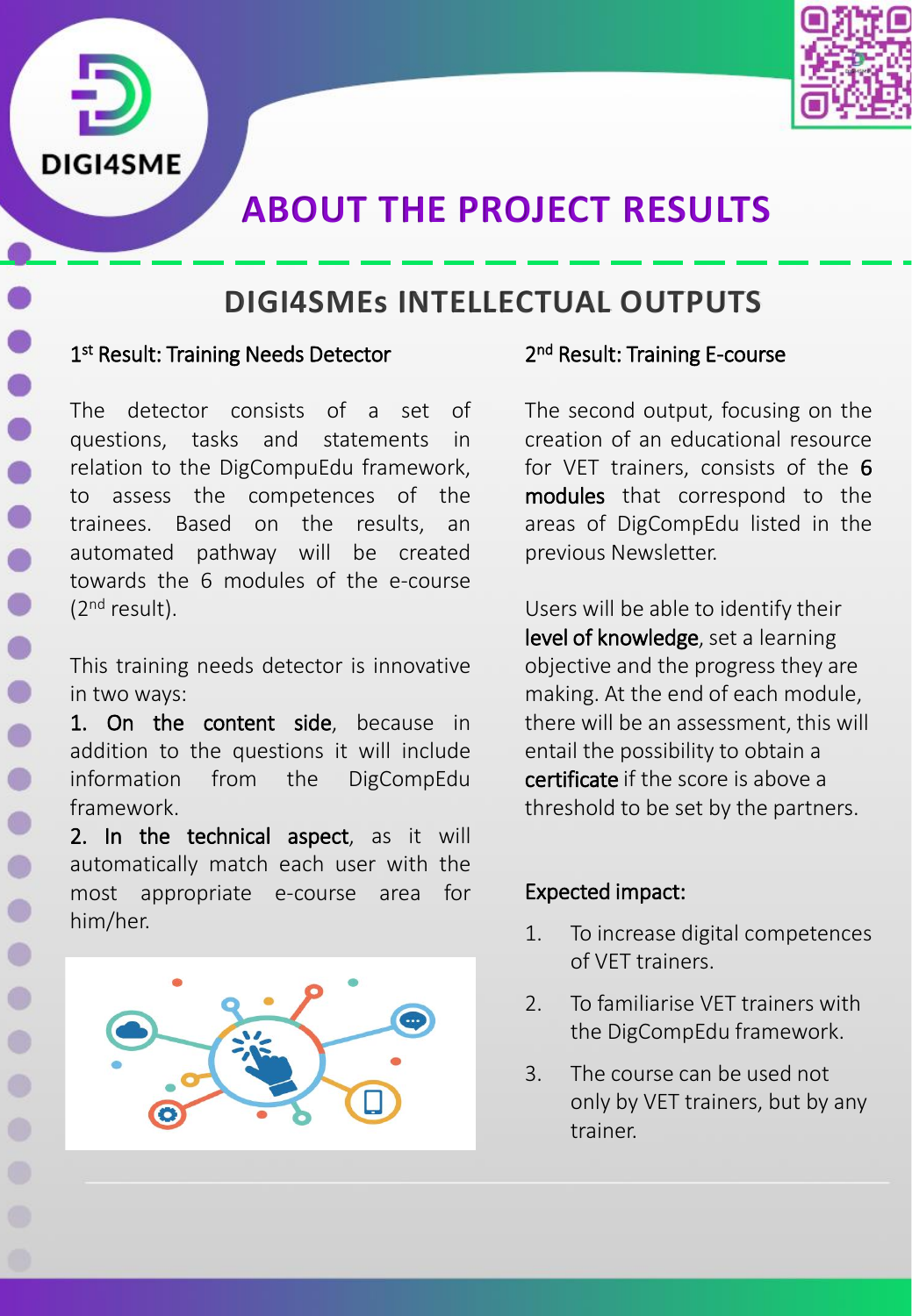



## **External Advisory Board (EAB)**

## What is EAB?

The EAB evaluators of the project are a group of external experts from outside the partnership. The EAB was established in the first months of the project's life and has the role of a **monitoring and** advisory body.

The aim of having this group of experts is to deliver higher quality results. The involvement of EAB members will ensure the sustainability of the project results beyond the duration of the project.

### What will EAB be involved in?

The EAB will be actively involved in aspects such as the selection of participants in the pilot project, as well as in dissemination activities and multiplier events. In addition, this group will make recommendations and propose concrete changes and corrective actions if deemed necessary for the remainder of the project.





## How will the external evaluation be carried out?

By the testing of the target groups by means of questionnaires, which will include questions related to quality, usefulness, user-friendliness or transferability. The results obtained in this report will be compared with the objectives and expected results and will include a series of recommendations for future practices.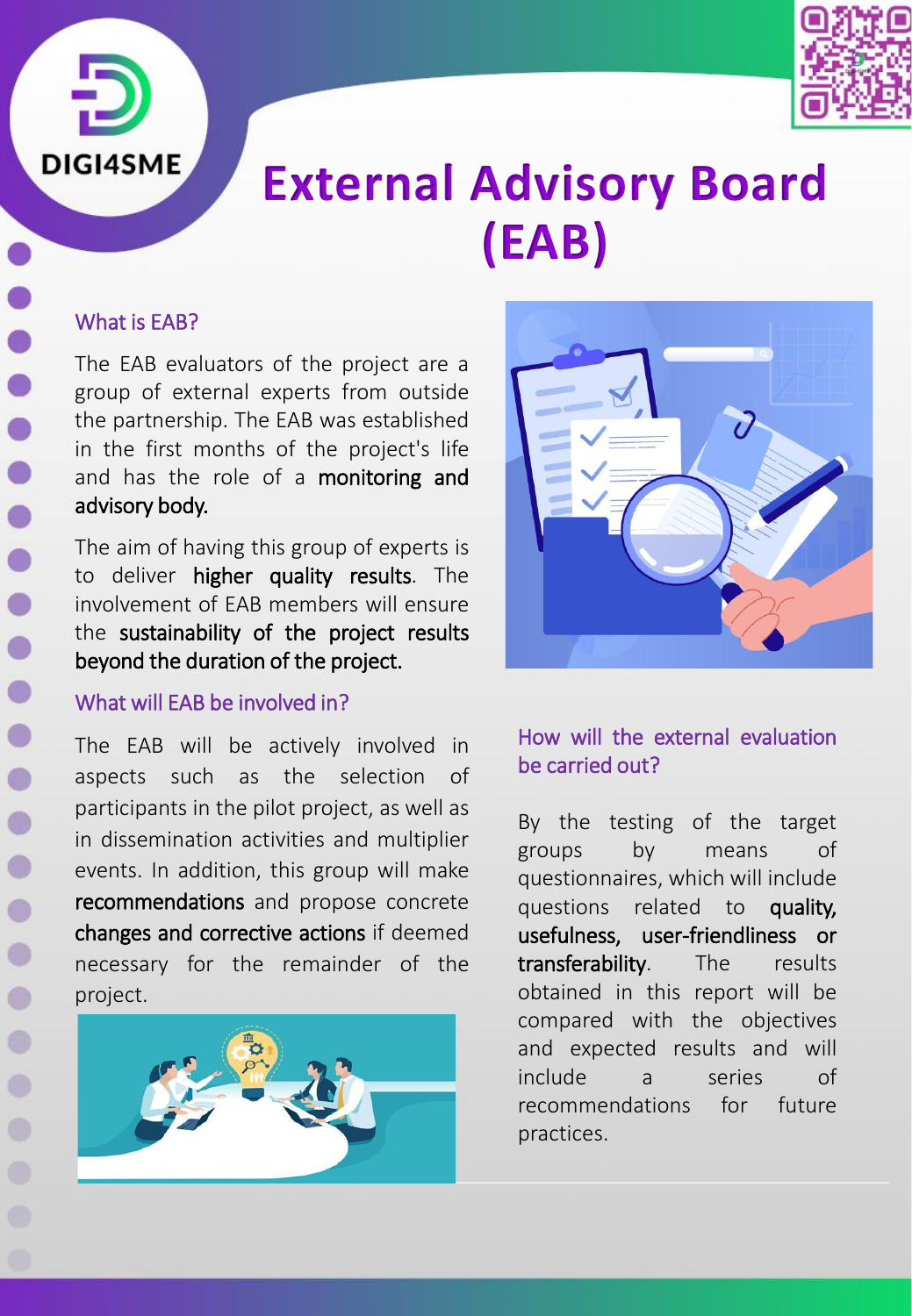

## **TRANSNATIONAL MEETING IN WARSAW**

21st – 22th of March 2022 – Transnational Project Meeting in Warsaw The third transnational Project meeting took place in the nice and friendly headquarters of the **Polish Chamber of Commerce** in Warsaw. It was a very fruitful meeting where we had the opportunity to continue working together on the **project results**.



**DIGI4SME** 

 $\bullet$ 

 $\bullet$ 

 $\bullet$ 

On the first day of the meeting, we did a general **project overview** and analysed work done on the project results, as well as planning of **next steps.**

On the second day, we discussed the next activities to be carried out in terms of **dissemination, quality, management** and **sustainability** of the project. We also assessed the involvement of **target groups and stakeholders**.